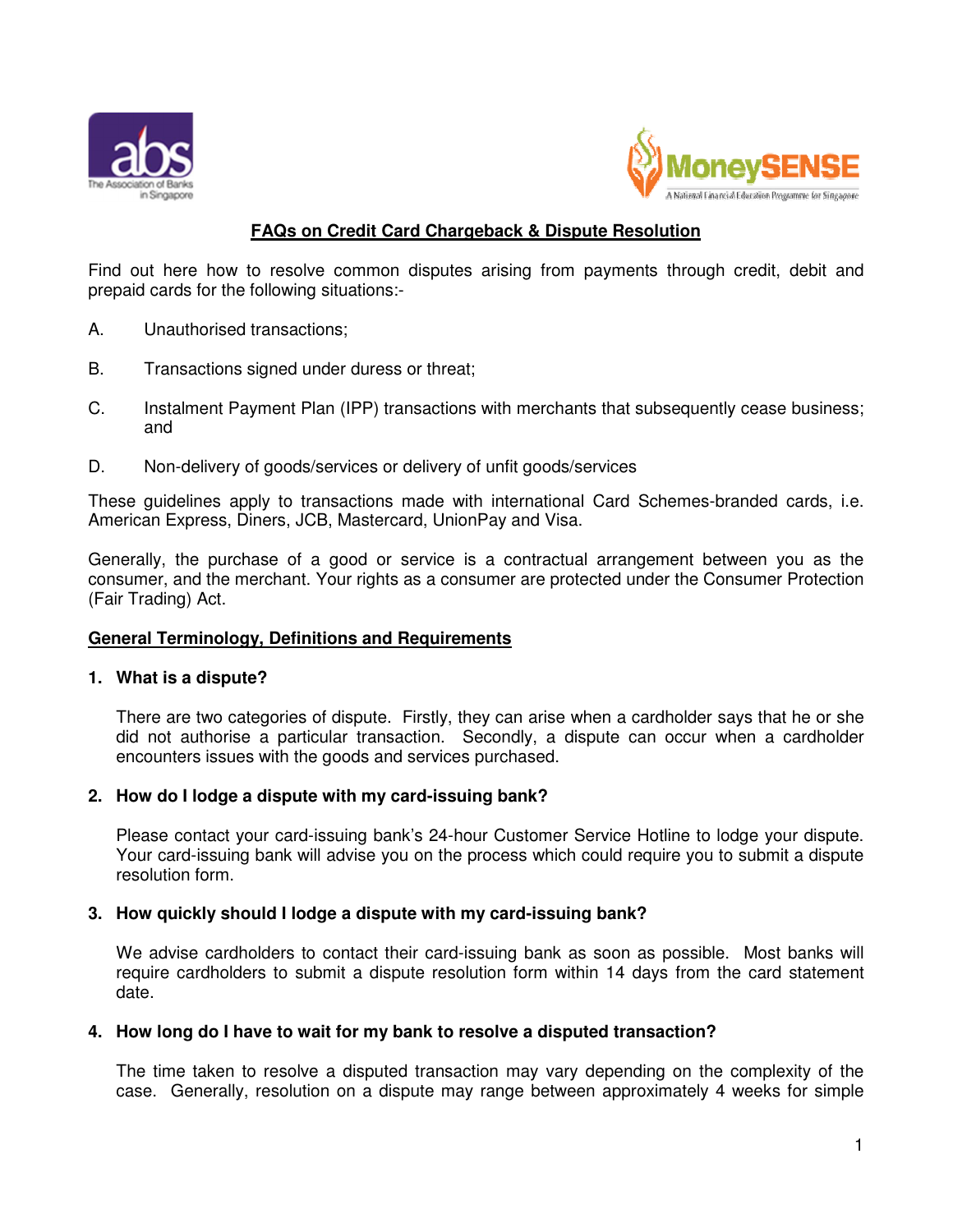cases to about 12 weeks for more complex ones, assuming all required documentation has been promptly provided upon request.

#### **5. What is a chargeback?**

A chargeback occurs when a card-issuing bank, in accordance with the dispute resolution process of the Card Scheme, initiates a reversal against the merchant for violation of card acceptance procedures or failure to fulfill some of the terms and conditions of the transaction.

#### **6. What are my responsibilities as a consumer/cardholder?**

Always review the terms and conditions of the sales contract before you sign on the agreement. If you proceed with a dispute, adhere to the timeframe within which you can lodge a dispute.

If you suspect any unauthorised use of your card, contact your card-issuing bank immediately to block your account.

# **Some Commonly Raised Dispute Scenarios**

#### **A. Unauthorised – Card-Not-Present (CNP) transactions**

#### **1a. Without One-Time-Password (OTP) authentication**

This occurs when someone uses your card to make an unauthorised online, telephone order or mail order purchase. You should immediately report this to your card-issuing bank and ask that it blocks your card account to avoid further fraudulent usage.

The card-issuing bank may require you to complete a dispute resolution form. Thereafter, the card-issuing bank would perform a chargeback of the disputed transaction(s) to the merchant. In most instances, the banks will provide you with a temporary credit or refund the disputed transactions so that your spending balance is not affected. Upon full resolution of the investigation and chargeback, the bank will notify you if there are changes to the outcome.

#### **1b. With OTP authentication**

Many online merchants have implemented secure payment technologies such as MasterCard SecureCode and Verified by Visa. Such technologies require the purchaser's identity to be verified by an OTP, which is usually sent to the cardholder's mobile phone by his or her cardissuing bank, before the completion of a purchase. In such circumstances, the risk of unauthorised transactions is mitigated as the cardholder would have to verify his or her identity before the purchase can be processed.

The card-issuing bank will reserve the right to withhold the temporary credit, if such transactions are reported as unauthorised, until the investigations are fully complete. The card-issuing bank may also impose the liability for the disputed transaction to the cardholder, if negligence has been a contributing factor.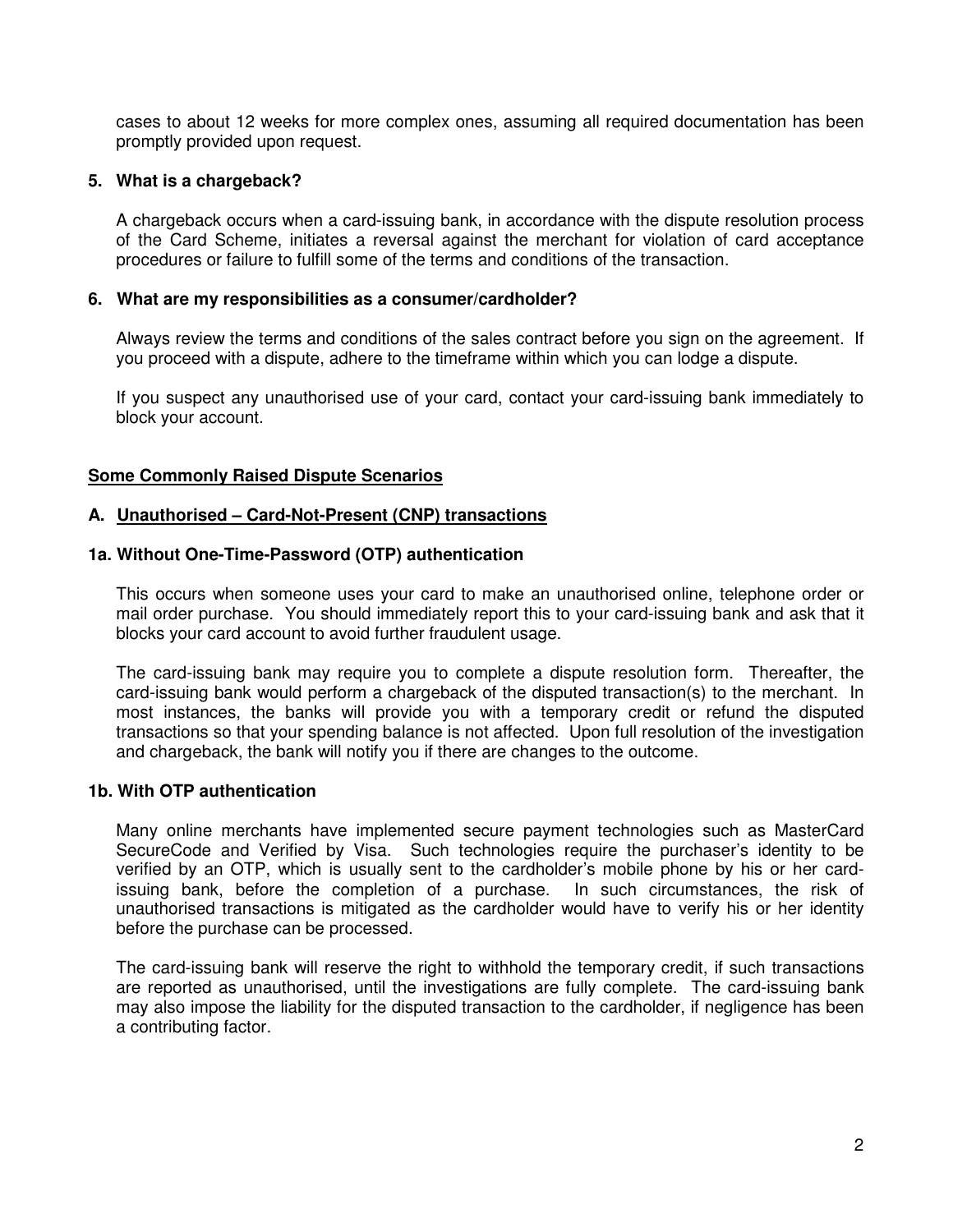# **2. Delayed charges – For example, hotels and car rental companies**

At hotels, unbilled charges such as mini-bar or business centre charges may be posted to your account after you have checked out.

Similarly, cardholders may also be billed additional charges by car rental companies if a traffic summons has been issued or there was damage to the rental vehicle.

Such transactions are considered valid and merchants have the right to post them to the cardholders. However, the card-issuing bank would assist cardholder to refute any additional charges if the cardholder is able to provide supporting document as evidence that he did not incur the delayed hotel charges or the rental car was returned on time and in good condition.

# **B. Transactions signed under duress or threat**

# **1. Can the card-issuing bank help to chargeback transactions signed under duress?**

Such transactions are deemed to be authorised by the cardholder as the card was presented to the merchant and the sales draft signed by the cardholder.

If you are forced to sign for a transaction or make an ATM withdrawal, you should immediately report the incident to the local police, if it involved unlawful detention and/or threat to bodily harm. You should also immediately contact your card-issuing bank for assistance. On a best effort basis, the card-issuing bank will take up the complaint with the Card Scheme and the merchant's bank for a resolution.

#### **C. Instalment Payment Plan (IPP) transactions with merchants that have ceased business**

# **1. Can the card-issuing bank help to stop payment and cancel the remaining IPP transactions with the merchant that I have signed up?**

IPPs offer cardholders the convenience of paying for certain large purchases such as gym memberships, magazine subscriptions or household goods, over an extended period of up to 36 months.

Even though you are paying by instalment, your bank will make full payment of the purchase price on your behalf to the merchant when the agreement is signed by you. Therefore, you remain liable to repay the monthly instalments to your bank unless the merchant agrees to terminate the IPP and refund the bank. You are not able to terminate IPPs on the basis that you no longer receive the services or no longer wish to continue with the services provided by the merchant.

In the event that the merchant ceases operations and you are unable to reach a resolution with the merchant, you may approach your card-issuing bank for assistance to raise a chargeback against the merchant. However, depending on your agreement with your card-issuing bank, you may not be able to claim any losses. On a best effort basis, your bank will attempt to recover on your behalf from the closed merchant. Failing which, the bank may refer you to the liquidators of the merchant or CASE for assistance.

Before signing up for IPPs, cardholders are advised to: